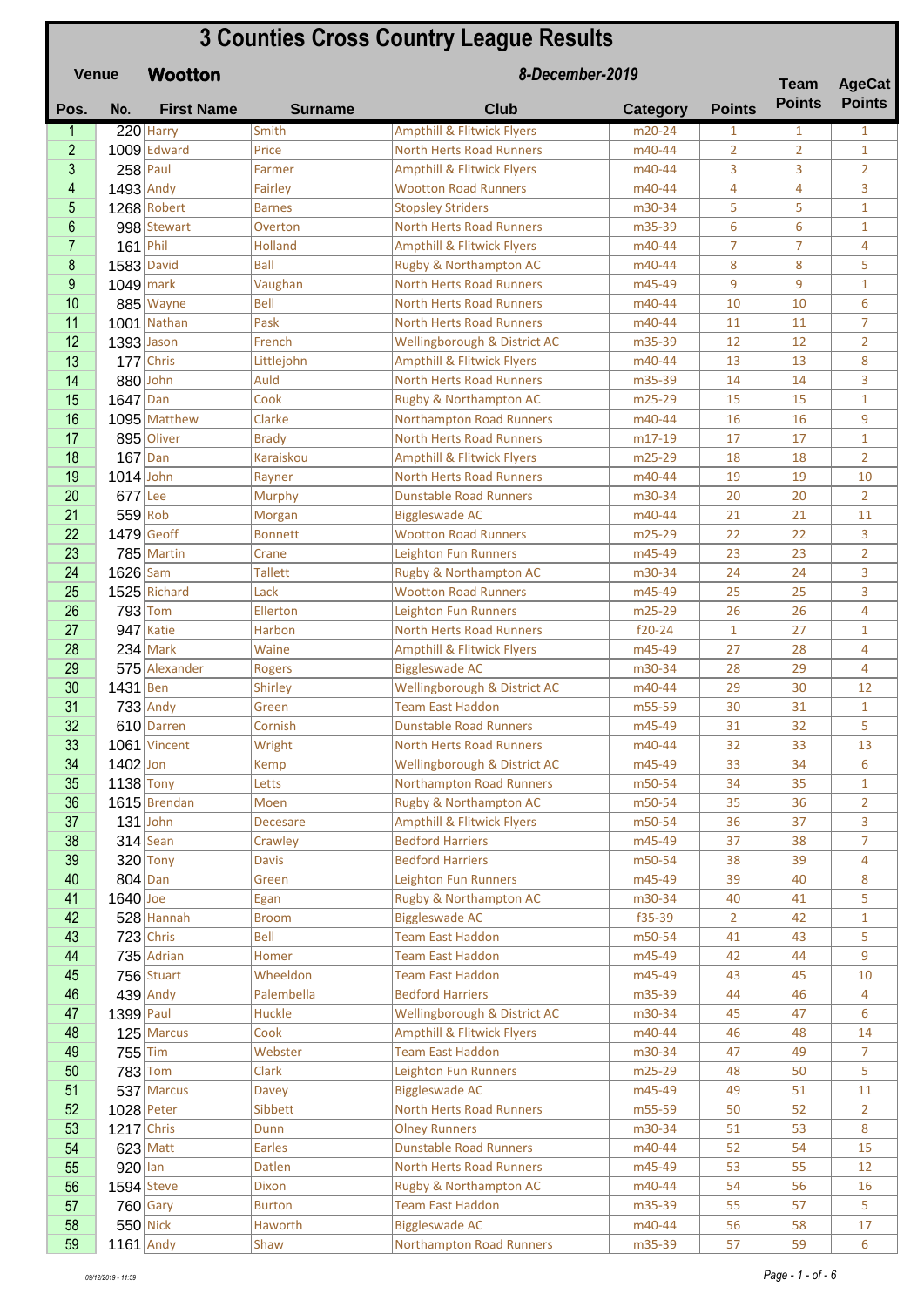# **3 Counties Cross Country League Results**

| <b>Venue</b> |                         | <b>Wootton</b>    |                         | 8-December-2019                                                      |                  |               | <b>Team</b>   | <b>AgeCat</b>  |
|--------------|-------------------------|-------------------|-------------------------|----------------------------------------------------------------------|------------------|---------------|---------------|----------------|
| Pos.         | No.                     | <b>First Name</b> | <b>Surname</b>          | <b>Club</b>                                                          | <b>Category</b>  | <b>Points</b> | <b>Points</b> | <b>Points</b>  |
| 60           |                         | 1312 Christine    | Lathwell                | <b>Stopsley Striders</b>                                             | f40-44           | 3             | 60            | $\mathbf{1}$   |
| 61           |                         | $114$ Andy        | <b>Bierton</b>          | <b>Ampthill &amp; Flitwick Flyers</b>                                | m45-49           | 58            | 61            | 13             |
| 62           |                         | $110$ Martin      | <b>Beare</b>            | <b>Ampthill &amp; Flitwick Flyers</b>                                | m55-59           | 59            | 62            | 3              |
| 63           |                         | $195$ Gavin       | Nicholson               | <b>Ampthill &amp; Flitwick Flyers</b>                                | m40-44           | 60            | 63            | 18             |
| 64           | $1374$ Kelly            |                   | <b>Barnett</b>          | Wellingborough & District AC                                         | $f25-29$         | 4             | 64            | $\mathbf{1}$   |
| 65           |                         | 762 Oliver        | <b>Munns</b>            | <b>Team East Haddon</b>                                              | m20-24           | 61            | 65            | $\overline{2}$ |
| 66           | 1554 Phil               |                   | Wood                    | <b>Wootton Road Runners</b>                                          | m40-44           | 62            | 66            | 19             |
| 67           | $1380$ Mark             |                   | <b>Bonham</b>           | Wellingborough & District AC                                         | m50-54           | 63            | 67            | 6              |
| 68           | $1389$ Peter            |                   | Cowler                  | Wellingborough & District AC                                         | m40-44           | 64            | 68            | 20             |
| 69           |                         | 146 Jeremy        | Godfrey                 | <b>Ampthill &amp; Flitwick Flyers</b>                                | m30-34           | 65            | 69            | 9              |
| 70           |                         | 515 Jonathon      | Carter                  | <b>Bedford Harriers</b>                                              | m30-34           | 66            | 70            | 10             |
| 71           |                         | 1558 Anthony      | <b>Baross</b>           | <b>Wootton Road Runners</b>                                          | m55-59           | 67            | 71            | 4              |
| 72           | 1288 Philip             |                   | <b>Davies</b>           | <b>Stopsley Striders</b>                                             | m25-29<br>m40-44 | 68            | 72<br>73      | 6              |
| 73           | $1235$ Dean             | 467 Kevin         | Sartin<br>Shelton-Smith | <b>Olney Runners</b><br><b>Bedford Harriers</b>                      |                  | 69<br>70      | 74            | 21             |
| 74           |                         |                   |                         |                                                                      | m55-59           | 71            | 75            | 5<br>14        |
| 75<br>76     | $776$ lan<br>$535$ Paul |                   | <b>Bisby</b><br>Cooke   | Leighton Fun Runners<br><b>Biggleswade AC</b>                        | m45-49<br>m40-44 | 72            | 76            | 22             |
| 77           | $1299$ Gez              |                   | Fallon                  | <b>Stopsley Striders</b>                                             | m45-49           | 73            | 77            | 15             |
| 78           |                         | $1584$ Adam       | Bebbington              | Rugby & Northampton AC                                               | m17-19           | 74            | 78            | $\overline{2}$ |
| 79           |                         | 802 Matthew       | Gilbert                 | <b>Leighton Fun Runners</b>                                          | m40-44           | 75            | 79            | 23             |
| 80           |                         | 158 Callum        | Harrison                | <b>Ampthill &amp; Flitwick Flyers</b>                                | m25-29           | 76            | 80            | $\overline{7}$ |
| 81           |                         | $352$ Simon       | Foster                  | <b>Bedford Harriers</b>                                              | m45-49           | 77            | 81            | 16             |
| 82           |                         | 1298 Martin       | Fallon                  | <b>Stopsley Striders</b>                                             | m50-54           | 78            | 82            | $\overline{7}$ |
| 83           |                         | 558 Natalie       | Morgan                  | <b>Biggleswade AC</b>                                                | f40-44           | 5             | 83            | $\overline{2}$ |
| 84           |                         | $759$ Adam        | Wright                  | <b>Team East Haddon</b>                                              | m40-44           | 79            | 84            | 24             |
| 85           |                         | $290$ Shaun       | <b>Busby</b>            | <b>Bedford Harriers</b>                                              | m30-34           | 80            | 85            | 11             |
| 86           |                         | 408 Stuart        | Knight                  | <b>Bedford Harriers</b>                                              | m50-54           | 81            | 86            | 8              |
| 87           |                         | 543 Natalie       | Garner                  | <b>Biggleswade AC</b>                                                | $f25-29$         | 6             | 87            | $\overline{2}$ |
| 88           | $1593$ Peter            |                   | Currington              | Rugby & Northampton AC                                               | m35-39           | 82            | 88            | 7              |
| 89           |                         | 520 Charlie       | Arnold                  | <b>Biggleswade AC</b>                                                | m60-64           | 83            | 89            | $\mathbf{1}$   |
| 90           | $1412$ Neil             |                   | <b>McDonald</b>         | Wellingborough & District AC                                         | m55-59           | 84            | 90            | 6              |
| 91           | 1620 Nigel              |                   | <b>Roberts</b>          | Rugby & Northampton AC                                               | m45-49           | 85            | 91            | 17             |
| 92           |                         | 1631 Matthew      | Tilt                    | Rugby & Northampton AC                                               | m45-49           | 86            | 92            | 18             |
| 93           |                         | 747 Lindsay       | Scott                   | <b>Team East Haddon</b>                                              | f30-34           | 7             | 93            | $\mathbf{1}$   |
| 94           |                         | $1382$ Roger      | <b>Bullen</b>           | Wellingborough & District AC                                         | m55-59           | 87            | 94            | $\overline{7}$ |
| 95           | $757$ Rob               |                   | White                   | <b>Team East Haddon</b>                                              | m55-59           | 88            | 95            | 8              |
| 96           | $1272$ Pat              |                   | <b>Blessing</b>         | <b>Stopsley Striders</b>                                             | m55-59           | 89            | 96            | 9              |
| 97           |                         | $354$ David       | Frampton                | <b>Bedford Harriers</b>                                              | m60-64           | 90            | 97            | $\overline{2}$ |
| 98           | $259$ Jim               |                   | <b>Hurford</b>          | <b>Ampthill &amp; Flitwick Flyers</b>                                | m35-39           | 91            | 98            | 8              |
| 99           | $1117$ John             |                   | Gibbins                 | <b>Northampton Road Runners</b>                                      | m40-44           | 92            | 99            | 25             |
| 100          | $1226$ Chris            |                   | Ling                    | <b>Olney Runners</b>                                                 | m35-39           | 93            | 100           | 9              |
| 101          |                         | 182 Philip        | Mead                    | <b>Ampthill &amp; Flitwick Flyers</b>                                | m30-34           | 94            | 101           | 12             |
| 102          | $742$ Olly              |                   | Pearson                 | <b>Team East Haddon</b>                                              | m35-39           | 95            | 102           | 10             |
| 103          |                         | 979 Astrid        | mckeown                 | <b>North Herts Road Runners</b>                                      | f45-49           | 8             | 103           | $\mathbf{1}$   |
| 104          |                         | $726$ Peter       | Chandley                | <b>Team East Haddon</b>                                              | m50-54           | 96            | 104           | 9              |
| 105          |                         | 1159 Andrew       | Rosewell                | <b>Northampton Road Runners</b>                                      | m30-34           | 97            | 105           | 13             |
| 106          |                         | $1051$ James      | Walsh                   | <b>North Herts Road Runners</b>                                      | m50-54           | 98            | 106           | 10             |
| 107<br>108   | $226$ Ben               | 827 Graeme        | Meichtry                | Leighton Fun Runners                                                 | m40-44           | 99            | 107           | 26             |
| 109          |                         | $817$ Mark        | Stoneman<br>Kleanthous  | <b>Ampthill &amp; Flitwick Flyers</b><br><b>Leighton Fun Runners</b> | m40-44<br>m55-59 | 100<br>101    | 108<br>109    | 27<br>10       |
| 110          |                         | $407$ Sally       | Knight                  | <b>Bedford Harriers</b>                                              | f45-49           | 9             | 110           | $\overline{2}$ |
| 111          |                         | $353$ Adam        | Foster                  | <b>Bedford Harriers</b>                                              | m25-29           | 102           | 111           | 8              |
| 112          | $1613$ Alex             |                   | <b>McMurtrie</b>        | Rugby & Northampton AC                                               | m50-54           | 103           | 112           | 11             |
| 113          |                         | $1537$ Andrew     | <b>Myers</b>            | <b>Wootton Road Runners</b>                                          | m35-39           | 104           | 113           | 11             |
| 114          |                         | 389 Stephen       | James                   | <b>Bedford Harriers</b>                                              | m50-54           | 105           | 114           | 12             |
| 115          |                         | $1512$ Graham     | Hollowell               | <b>Wootton Road Runners</b>                                          | m50-54           | 106           | 115           | 13             |
| 116          | $1377$ Dan              |                   | <b>Betts</b>            | Wellingborough & District AC                                         | m30-34           | 107           | 116           | 14             |
| 117          |                         | $870$ Paula       | <b>Adams</b>            | North Herts Road Runners                                             | f50-54           | 10            | 117           | $\mathbf{1}$   |
| 118          | $1278$ Peter            |                   | <b>Brown</b>            | <b>Stopsley Striders</b>                                             | m35-39           | 108           | 118           | 12             |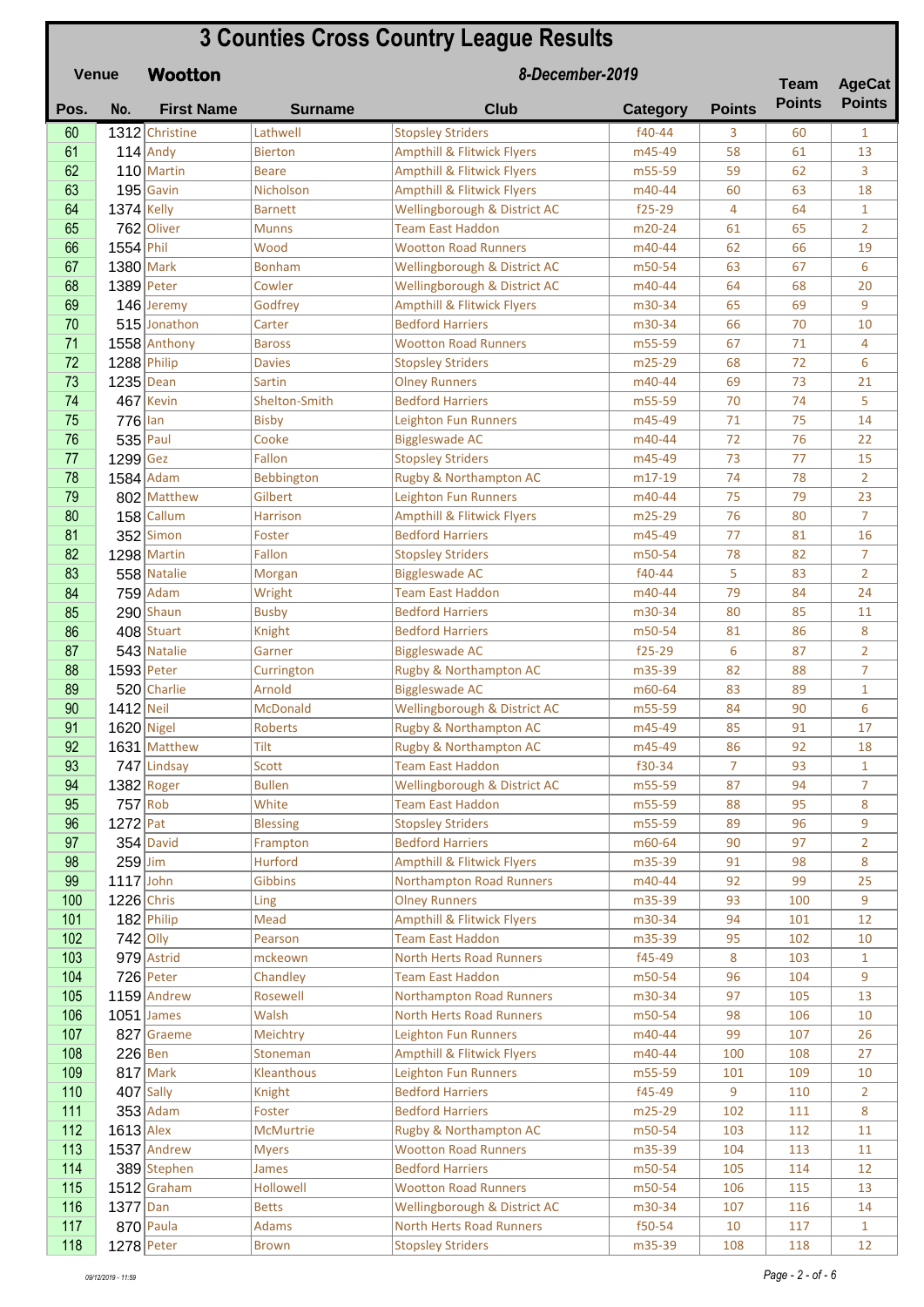### **Pos. No. First Name Surname Club Category Points Wootton 3 Counties Cross Country League Results Venue Team Points 8-December-2019 AgeCat AgeCat AgeCat Points** 119 1533 Richard Moore Wootton Road Runners 1995-59 109 119 119 120 1416 Mark Moriarty Wellingborough & District AC m50-54 110 120 14 121 510 Jade Sampson Bedford Harriers **f25-29** 11 121 3 122 430 Gary McKeaveney Bedford Harriers – m35-39 111 122 13 123 1495 Kairit Fitzgerald Wootton Road Runners 155-39 12 123 2 124 1436 Oliver Towell Wellingborough & District AC m35-39 112 124 14 125 750 Liv Thompson Team East Haddon 155-39 13 125 3 126 782 Mike Clark Leighton Fun Runners – m60-64 113 126 3 127 1174 Dave Mhatton Northampton Road Runners m55-59 114 127 12 128 1070 Ian Harvey North Herts Road Runners 1 m 115 128 1 129 812 Zoe Illingworth Leighton Fun Runners 145-49 14 129 3 130 694 Jose Santos Dunstable Road Runners – m40-44 116 130 28 **131** 381 Dave Holt Bedford Harriers 1660-64 117 131 4 132 307 Mark Clements Bedford Harriers 132 m35-39 118 132 15 133 810 Paul House Leighton Fun Runners 133 - 133 16 134 1621 John Saw Rugby & Northampton AC 134 120 134 29 135 1499 Niall **Gardiner** Nootton Road Runners **m40-44** 121 135 30 136 778 Jim Buttleman | Leighton Fun Runners | m55-59 122 136 13 137 1240 Rob White Olney Runners m45-49 123 137 19 138 719 Wesley Thorne Dunstable Road Runners – m40-44 124 138 31 139 1403 Louise Kemp Wellingborough & District AC 140-44 15 139 3 140 853 Rosie Booth Leighton Fun Runners 140-44 16 140 4 141 397 Oliver Jones Bedford Harriers – m40-44 125 141 32 142 1181 Matt Mitbread Northampton Road Runners 1830-34 126 126 142 15 143 1486 Pete Cundall Wootton Road Runners – m30-34 127 143 16 144 1324 Charles Nelis Stopsley Striders m50-54 128 144 15 145 1115 Mark Garrett Northampton Road Runners m55-59 129 145 14 146 695 Becks Sharpe Dunstable Road Runners 160-34 17 146 2 147 1570 Matt Lever Wootton Road Runners – m40-44 130 147 33 148 833 Gavin Prechner Leighton Fun Runners – m35-39 131 148 17 149 1575 Andrew Hackett Wootton Road Runners m45-49 132 149 20 150 1375 Katherine Baxter-Smith Wellingborough & District AC | f30-34 | 18 | 150 | 3 151 216 Dean Shanley Ampthill & Flitwick Flyers m45-49 133 151 21 152 1215 Stephen Dicks | Olney Runners | m45-49 | 134 | 152 | 22 153 1617 Bernie Myers Rugby & Northampton AC m55-59 135 153 15 154 102 Jo Aatkar Ampthill & Flitwick Flyers f50-54 19 154 2 155 1646 Sophie 10 | Wilkinson-Hargate Rugby & Northampton AC 145-49 | 20 | 155 | 4 156 494 Carla Whitmore Bedford Harriers f25-29 21 156 4 157 502 Duncan Worthy Bedford Harriers 167 m40-44 136 157 34 158 913 Steve Williamson North Herts Road Runners 168 5-59 137 158 16

| 154 | $102$ Jo     |               | Aatkar            | <b>Ampthill &amp; Flitwick Flyers</b> | f50-54   | 19  | 154 | 2              |
|-----|--------------|---------------|-------------------|---------------------------------------|----------|-----|-----|----------------|
| 155 |              | 1646 Sophie   | Wilkinson-Hargate | Rugby & Northampton AC                | f45-49   | 20  | 155 | 4              |
| 156 |              | $494$ Carla   | Whitmore          | <b>Bedford Harriers</b>               | $f25-29$ | 21  | 156 | 4              |
| 157 |              | $502$ Duncan  | Worthy            | <b>Bedford Harriers</b>               | m40-44   | 136 | 157 | 34             |
| 158 |              | $913$ Steve   | Williamson        | <b>North Herts Road Runners</b>       | m55-59   | 137 | 158 | 16             |
| 159 |              | $276$ Tony    | <b>Barnes</b>     | <b>Bedford Harriers</b>               | m55-59   | 138 | 159 | 17             |
| 160 |              | $334$ David   | <b>Elliott</b>    | <b>Bedford Harriers</b>               | m45-49   | 139 | 160 | 23             |
| 161 |              | $568$ John    | <b>Stott</b>      | <b>Biggleswade AC</b>                 | m50-54   | 140 | 161 | 16             |
| 162 | $1337$ Andy  |               | Read              | <b>Stopsley Striders</b>              | m65-69   | 141 | 162 | $\mathbf{1}$   |
| 163 | $241$ Lisa   |               | Wells             | <b>Ampthill &amp; Flitwick Flyers</b> | f50-54   | 22  | 163 | $\overline{3}$ |
| 164 | $128$ Paul   |               | Court             | <b>Ampthill &amp; Flitwick Flyers</b> | m45-49   | 142 | 164 | 24             |
| 165 |              | 553 Richard   | Hill              | Biggleswade AC                        | m50-54   | 143 | 165 | 17             |
| 166 |              | 1514 Frances  | Hooper            | <b>Wootton Road Runners</b>           | $f40-44$ | 23  | 166 | 5              |
| 167 |              | $337$ Frank   | Esaw              | <b>Bedford Harriers</b>               | m70-74   | 144 | 167 | $\mathbf{1}$   |
| 168 |              | 1098 Robert   | Corless           | <b>Northampton Road Runners</b>       | m35-39   | 145 | 168 | 18             |
| 169 | $488$ Rob    |               | Walls             | <b>Bedford Harriers</b>               | m60-64   | 146 | 169 | 5              |
| 170 | $1569$ Laura |               | Lever             | <b>Wootton Road Runners</b>           | f30-34   | 24  | 170 | 4              |
| 171 |              | 1520 Gillian  | Jakeman           | <b>Wootton Road Runners</b>           | f40-44   | 25  | 171 | 6              |
| 172 |              | 707 Teresa    | Warren            | <b>Dunstable Road Runners</b>         | f50-54   | 26  | 172 | 4              |
| 173 |              | 563 Damien    | <b>Pitts</b>      | Biggleswade AC                        | m35-39   | 147 | 173 | 19             |
| 174 |              | 910 Andrew    | Coates            | <b>North Herts Road Runners</b>       | m40-44   | 148 | 174 | 35             |
| 175 |              | $1419$ Sarah  | <b>Nixon</b>      | Wellingborough & District AC          | f45-49   | 27  | 175 | 5              |
| 176 |              | $716$ James   | Young             | <b>Dunstable Road Runners</b>         | m20-24   | 149 | 176 | 3              |
| 177 |              | $1561$ Graham | Tee               | <b>Wootton Road Runners</b>           | m55-59   | 150 | 177 | 18             |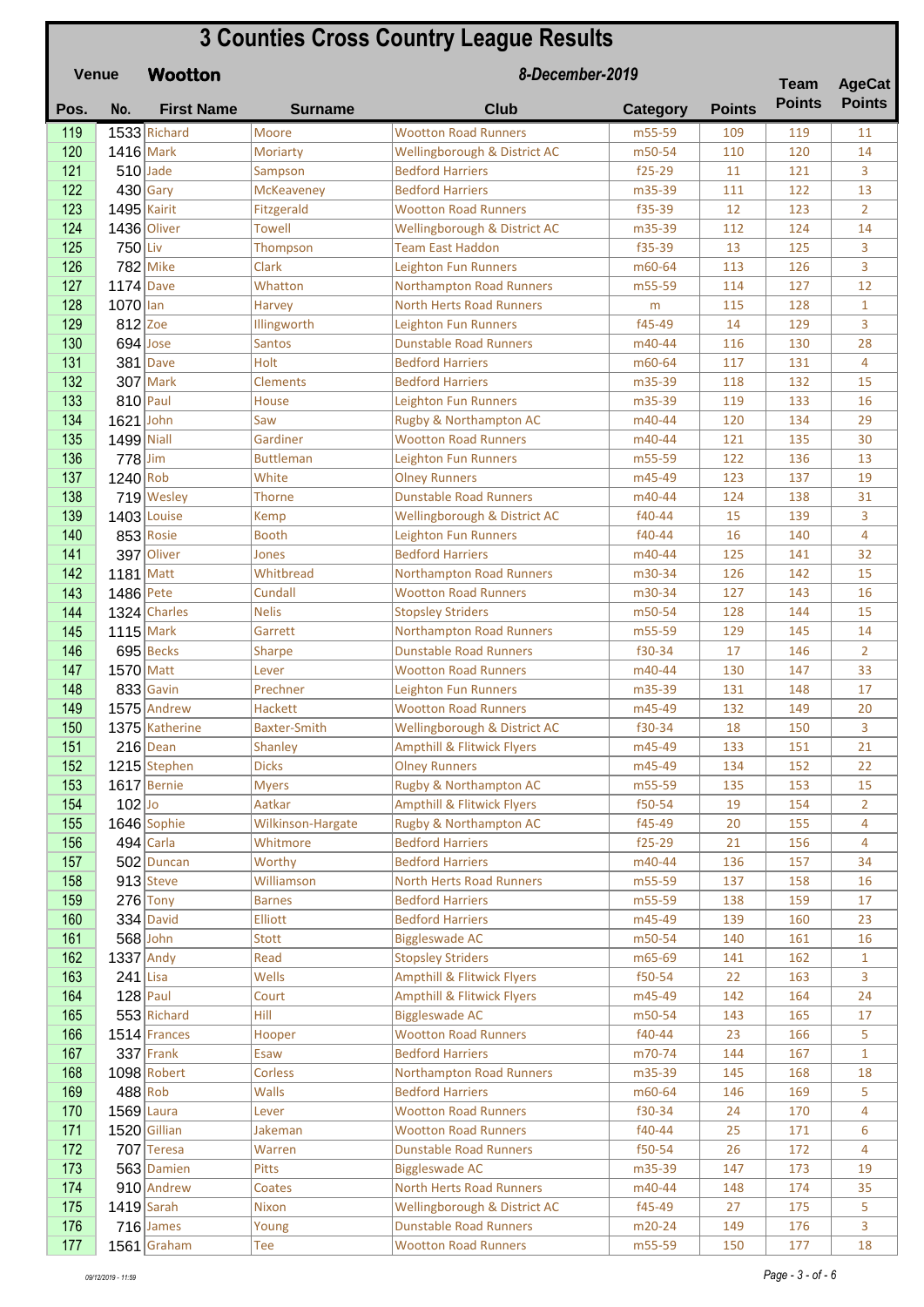## **3 Counties Cross Country League Results**

| <b>Venue</b> |                  | <b>Wootton</b>    | 8-December-2019      |                                                                   |                  |               | <b>Team</b>   | <b>AgeCat</b>     |
|--------------|------------------|-------------------|----------------------|-------------------------------------------------------------------|------------------|---------------|---------------|-------------------|
| Pos.         | No.              | <b>First Name</b> | <b>Surname</b>       | <b>Club</b>                                                       | <b>Category</b>  | <b>Points</b> | <b>Points</b> | <b>Points</b>     |
| 178          | $235$ Jon        |                   | Walker               | <b>Ampthill &amp; Flitwick Flyers</b>                             | m55-59           | 151           | 178           | 19                |
| 179          | $1370$ Steve     |                   | <b>Adams</b>         | Wellingborough & District AC                                      | m60-64           | 152           | 179           | 6                 |
| 180          | $1560$ Tara      |                   | <b>Adams</b>         | <b>Wootton Road Runners</b>                                       | f45-49           | 28            | 180           | 6                 |
| 181          | $1088$ Dave      |                   | <b>Blackburn</b>     | <b>Northampton Road Runners</b>                                   | m60-64           | 153           | 181           | $\overline{7}$    |
| 182          |                  | $372$ Nora        | <b>Haggart</b>       | <b>Bedford Harriers</b>                                           | f60-64           | 29            | 182           | $\mathbf{1}$      |
| 183          |                  | $165$ Richie      | Jones                | <b>Ampthill &amp; Flitwick Flyers</b>                             | m55-59           | 154           | 183           | 20                |
| 184          |                  | $1415$ Emma       | Moore                | Wellingborough & District AC                                      | f35-39           | 30            | 184           | 4                 |
| 185          | 1238 Phil        |                   | Shrimpton            | <b>Olney Runners</b>                                              | m50-54           | 155           | 185           | 18                |
| 186          |                  | 350 Lawrence      | <b>Folley</b>        | <b>Bedford Harriers</b>                                           | m60-64           | 156           | 186           | 8                 |
| 187          |                  | $1574$ Moira      | <b>Hackett</b>       | <b>Wootton Road Runners</b>                                       | f45-49           | 31            | 187           | $\overline{7}$    |
| 188          | $808$ Sam        |                   | <b>Heady</b>         | <b>Leighton Fun Runners</b>                                       | f35-39           | 32            | 188           | 5                 |
| 189          | $1356$ Ansar     |                   | Mahmood              | <b>Stopsley Striders</b>                                          | m35-39           | 157           | 189           | 20                |
| 190          |                  | $106$ Andy        | Atherton             | <b>Ampthill &amp; Flitwick Flyers</b>                             | m55-59           | 158           | 190           | 21                |
| 191          |                  | 1218 Matthew      | Fox                  | <b>Olney Runners</b><br><b>Bedford Harriers</b>                   | m50-54<br>f50-54 | 159           | 191           | 19                |
| 192          | 299<br>$484$ Bev | Lisa              | Chappel              | <b>Bedford Harriers</b>                                           | f55-59           | 33            | 192<br>193    | 5<br>$\mathbf{1}$ |
| 193          |                  | 145 Caroline      | <b>Tredget</b>       |                                                                   | f55-59           | 34<br>35      | 194           | $\overline{2}$    |
| 194          |                  |                   | Gilby                | <b>Ampthill &amp; Flitwick Flyers</b>                             | m50-54           | 160           | 195           | 20                |
| 195<br>196   | $1112$ John      | 168 George        | Fleming<br>Karaiskou | Northampton Road Runners<br><b>Ampthill &amp; Flitwick Flyers</b> | m20-24           | 161           | 196           | $\overline{4}$    |
| 197          |                  | 1120 Jocelyn      | Granger              | <b>Northampton Road Runners</b>                                   | f55-59           | 36            | 197           | 3                 |
| 198          | $403$ Viv        |                   | Kilgour              | <b>Bedford Harriers</b>                                           | f55-59           | 37            | 198           | $\overline{4}$    |
| 199          | $1386$ Mark      |                   | Cheadle              | Wellingborough & District AC                                      | m40-44           | 162           | 199           | 36                |
| 200          |                  | 457 Andrew        | Robertson            | <b>Bedford Harriers</b>                                           | m60-64           | 163           | 200           | 9                 |
| 201          |                  | 156 Robert        | <b>Hardwick</b>      | <b>Ampthill &amp; Flitwick Flyers</b>                             | m35-39           | 164           | 201           | 21                |
| 202          |                  | $1571$ Matty      | Reed                 | <b>Wootton Road Runners</b>                                       | m45-49           | 165           | 202           | 25                |
| 203          |                  | $342$ Peter       | Fadden               | <b>Bedford Harriers</b>                                           | m20-24           | 166           | 203           | 5                 |
| 204          |                  | 1295 Andrew       | Durrant              | <b>Stopsley Striders</b>                                          | m60-64           | 167           | 204           | 10                |
| 205          |                  | 105 Caroline      | Armstrong            | <b>Ampthill &amp; Flitwick Flyers</b>                             | f45-49           | 38            | 205           | 8                 |
| 206          | 1565 Phil        |                   | <b>Brittain</b>      | <b>Wootton Road Runners</b>                                       | m40-44           | 168           | 206           | 37                |
| 207          | $549$ Neil       |                   | <b>Harvey</b>        | <b>Biggleswade AC</b>                                             | m55-59           | 169           | 207           | 22                |
| 208          | $1428$ Marc      |                   | Sanderson            | Wellingborough & District AC                                      | m40-44           | 170           | 208           | 38                |
| 209          |                  | $1535$ Maggie     | <b>Mulvey</b>        | <b>Wootton Road Runners</b>                                       | f55-59           | 39            | 209           | 5                 |
| 210          | $1155$ Steve     |                   | Prior                | Northampton Road Runners                                          | m55-59           | 171           | 210           | 23                |
| 211          |                  | $1243$ Donna      | <b>Evans</b>         | <b>Olney Runners</b>                                              | f40-44           | 40            | 211           | $\overline{7}$    |
| 212          | $254$ Jon        |                   | <b>Bowler</b>        | <b>Ampthill &amp; Flitwick Flyers</b>                             | m35-39           | 172           | 212           | 22                |
| 213          | $1220$ Kevin     |                   | Gardener             | <b>Olney Runners</b>                                              | m60-64           | 173           | 213           | 11                |
| 214          |                  | 1376 Michael      | <b>Berry</b>         | Wellingborough & District AC                                      | m50-54           | 174           | 214           | 21                |
| 215          |                  | $995$ Lucy        | O'Connor             | <b>North Herts Road Runners</b>                                   | f55-59           | 41            | 215           | 6                 |
| 216          | $1122$ Alan      |                   | Hall                 | Northampton Road Runners                                          | m60-64           | 175           | 216           | 12                |
| 217          |                  | 687 Clifford      | Punter               | <b>Dunstable Road Runners</b>                                     | m55-59           | 176           | 217           | 24                |
| 218          |                  | 706 Jeannette     | Walster              | <b>Dunstable Road Runners</b>                                     | f50-54           | 42            | 218           | 6                 |
| 219          |                  | $180$ Megan       | <b>McCreadie</b>     | <b>Ampthill &amp; Flitwick Flyers</b>                             | $f25-29$         | 43            | 219           | 5                 |
| 220          | $1418$ Tom       |                   | Newton               | Wellingborough & District AC                                      | m60-64           | 177           | 220           | 13                |
| 221          |                  | 753 Richard       | Watson               | <b>Team East Haddon</b>                                           | m25-29           | 178           | 221           | 9                 |
| 222          |                  | 396 Kirsty        | Jones                | <b>Bedford Harriers</b>                                           | f40-44           | 44            | 222           | 8                 |
| 223          |                  | $1481$ Carrie     | Carruthers           | <b>Wootton Road Runners</b>                                       | f55-59           | 45            | 223           | 7                 |
| 224          |                  | $178$ Henry       | Lynn                 | <b>Ampthill &amp; Flitwick Flyers</b>                             | m50-54           | 179           | 224           | 22                |
| 225<br>226   | $727$ Sam        | $660$ Robert      | Lee<br>Cortese       | <b>Dunstable Road Runners</b><br><b>Team East Haddon</b>          | m40-44<br>m60-64 | 180<br>181    | 225<br>226    | 39<br>14          |
| 227          |                  | $174$ Martin      | Lees                 | <b>Ampthill &amp; Flitwick Flyers</b>                             | m50-54           | 182           | 227           | 23                |
| 228          | 721              | Sarah             | Ashcroft             | <b>Team East Haddon</b>                                           | f30-34           | 46            | 228           | 5                 |
| 229          | $944$ Jo         |                   | Harbon               | North Herts Road Runners                                          | f55-59           | 47            | 229           | 8                 |
| 230          |                  | $392$ Tony        | Jones                | <b>Bedford Harriers</b>                                           | m55-59           | 183           | 230           | 25                |
| 231          |                  | $117$ Emily       | <b>Brown</b>         | <b>Ampthill &amp; Flitwick Flyers</b>                             | f25-29           | 48            | 231           | 6                 |
| 232          |                  | 470 Ronnie        | Singleton-Lawley     | <b>Bedford Harriers</b>                                           | f55-59           | 49            | 232           | 9                 |
| 233          |                  | $1498$ Robin      | Frost                | <b>Wootton Road Runners</b>                                       | m50-54           | 184           | 233           | 24                |
| 234          |                  | 1635 Catherine    | <b>Williams</b>      | Rugby & Northampton AC                                            | f55-59           | 50            | 234           | 10                |
| 235          |                  | 272 Claire        | Adamson              | <b>Bedford Harriers</b>                                           | f30-34           | 51            | 235           | 6                 |
| 236          |                  | $1236$ Helen      | Sartin               | <b>Olney Runners</b>                                              | f45-49           | 52            | 236           | 9                 |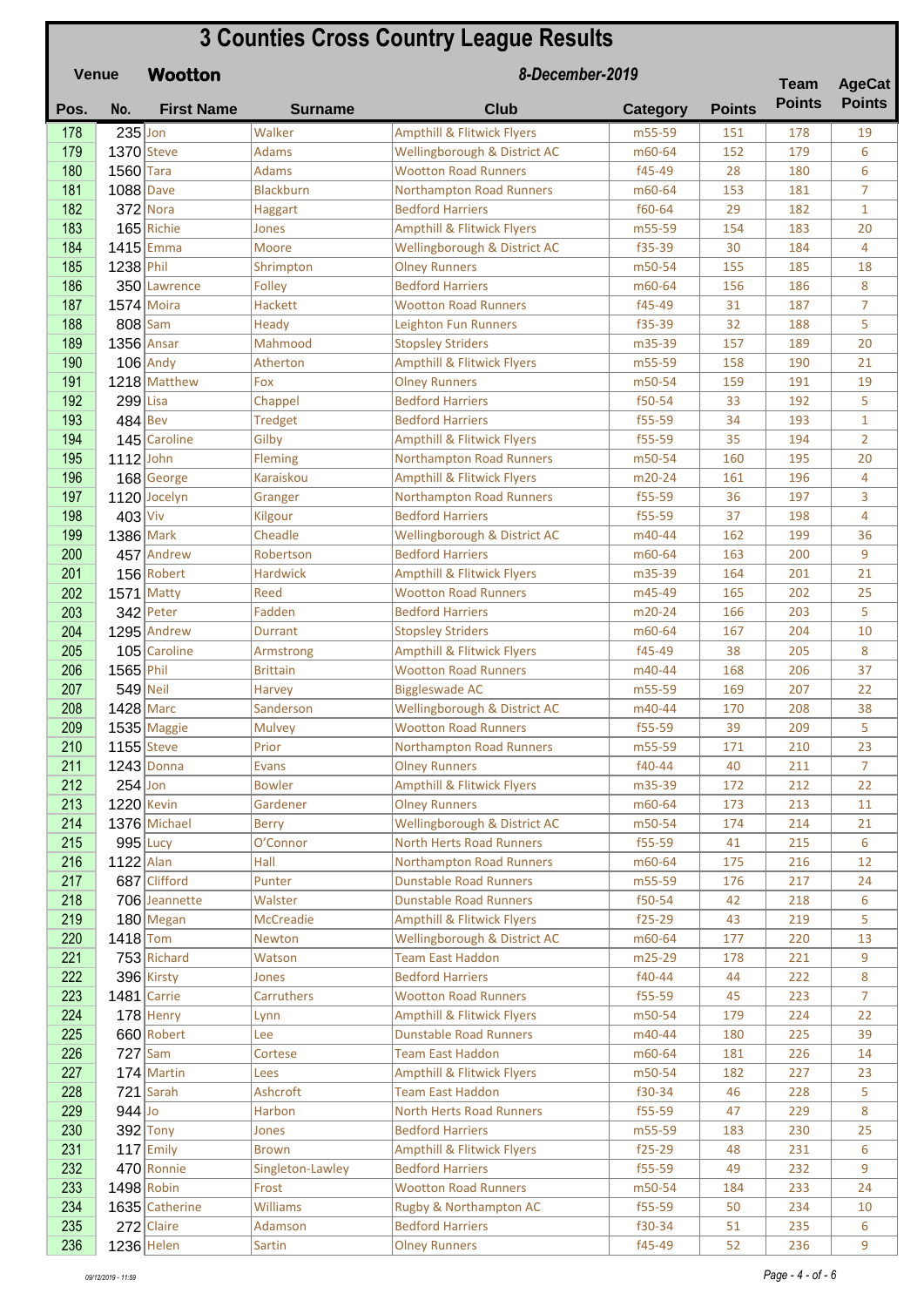### **Pos. No. First Name Surname Club Category Points Wootton 3 Counties Cross Country League Results Venue Team Points** *8-December-2019* Team AgeCat **Points** 237 688 Tara Quinn Dunstable Road Runners f40-44 53 237 9 238 1522 Dave Jones Wootton Road Runners – 1945-49 185 238 26  $239$  456 Karen Robertson Bedford Harriers 155-59 54 239 11  $240$  388 Louisa Jackson Bedford Harriers f40-44 55 240 10  $241$  1308 Paul Keech Stopsley Striders – m60-64 186 241 15 **242** 505 Sarah Janes Bedford Harriers **f35-39** 56 242 6 **243 417** Sean Lester Bedford Harriers – m45-49 187 243 27 244 1200 Chris Barnes Olney Runners m50-54 188 244 25 245 854 Doubeck Levick Leighton Fun Runners 140-44 57 245 11 246 811 Jon Hull Leighton Fun Runners 1950-54 189 246 26 247 393 Noel Jones Bedford Harriers 1955-59 190 247 26  $248$  441 Justin Parker Bedford Harriers 1980 m40-44 191 248 40 249 1335 Stewart Read Stopsley Striders – m45-49 192 249 28 250 1562 Kay Duffy Wootton Road Runners 140-44 58 250 12 251 1169 Roger Taylor Northampton Road Runners m50-54 193 251 27 252 1281 Joe Cashman Stopsley Striders m30-34 194 252 17 253 1228 Sarah McAuliffe Olney Runners 130-34 59 253 7 254 1227 Roger Mann Money Runners 16 Money Runners 16 Money Runners 16 Money Runners 16 Money Runners 16 Money 255 831 Stephen Moore Leighton Fun Runners 1955-59 196 255 27 256 922 Karen 10 Dodsworth North Herts Road Runners 155-59 60 256 12 257 360 Stephen | Gale | Bedford Harriers | m55-59 | 197 | 257 | 28 258 1573 Lee Coulson Wootton Road Runners – m45-49 198 258 29

**259 462** Anna Rust Bedford Harriers **f25-29 61 259 7** 260 659 Christina Lawrence Dunstable Road Runners f35-39 62 260 7 **261 1265** Karen Ashby Stopsley Striders f60-64 63 261 2 262 635 Johanna Hadley Dunstable Road Runners 155-39 64 262 8 263 1152 Elaine Palmer Northampton Road Runners f50-54 65 263 7 264 483 Mark Tinkler Bedford Harriers – m60-64 199 264 17  $265$  1239 Sue Teasdale  $\vert$  Olney Runners  $\vert$  f55-59  $\vert$  66  $\vert$  265  $\vert$  13 266 1518 Jerry Inniss Wootton Road Runners 1955-59 200 266 29 267 1069 Tim Banting North Herts Road Runners – m 201 267 2 268 338 Chris Fadden Bedford Harriers m55-59 202 268 30  $269$  509 Colin Gill Gill Bedford Harriers 18, 1830-34 203 269 18 270 775 Steve Baker Leighton Fun Runners – m50-54 204 270 28 271 1409 Ian Mann Wellingborough & District AC m55-59 205 271 31 272 355 Amanda Friman Bedford Harriers 160-64 67 272 3  $273$  367 Dave Girling Bedford Harriers 1970-74 206 273 2 274 1193 Ian Mughes Northampton Road Runners | m40-44 207 274 41 275 1494 Tracey Rerris Nootton Road Runners 140-44 68 275 13 276 1484 Andrea Collingwood Wootton Road Runners | f40-44 69 276 14 277 683 Lisa Phee Dunstable Road Runners 140-44 70 277 15 278 676 Barry Neal Neal Dunstable Road Runners 1985-39 208 278 23 279 539 Jennie Day Biggleswade AC f50-54 71 279 8  $280$  437 Peter Pack Bedford Harriers 1980 1955-59 209 280 32 **281 847 Paul Thomas** Leighton Fun Runners – m70-74 210 281 3 282 1171 Paula Towers Northampton Road Runners 150-54 72 282 9 **283 246** Nicola Milkins Ampthill & Flitwick Flyers f40-44 73 283 16 284 655 Greer Kidney | Dunstable Road Runners | f45-49 74 284 10 **285 814** Matthew Kelly Leighton Fun Runners 1950-54 211 285 29  $286$  363 Richard Gallivan Bedford Harriers 18 m60-64 212 286 18 **287 1230** David O'Connor Olney Runners Manuel M50-54 213 287 30 **288 774** Christine Ayres Leighton Fun Runners f65-69 75 288 1 289 1151 Rachel Palmer Northampton Road Runners 1995-29 76 289 8 **290 1353** Sally Hunt Stopsley Striders **f45-49** 77 290 11 291 1371 Valerie Anslow Wellingborough & District AC f60-64 78 291 4  $292$  410 Elsy Lacy Redford Harriers f40-44 79 292 17  $293$  1354 Phil Jeffrey Stopsley Striders – m45-49 214 293 30 294 654 Tina Keynon Dunstable Road Runners | f55-59 80 294 14 295 1572 Sarah Dorey Nootton Road Runners 140-44 81 295 18